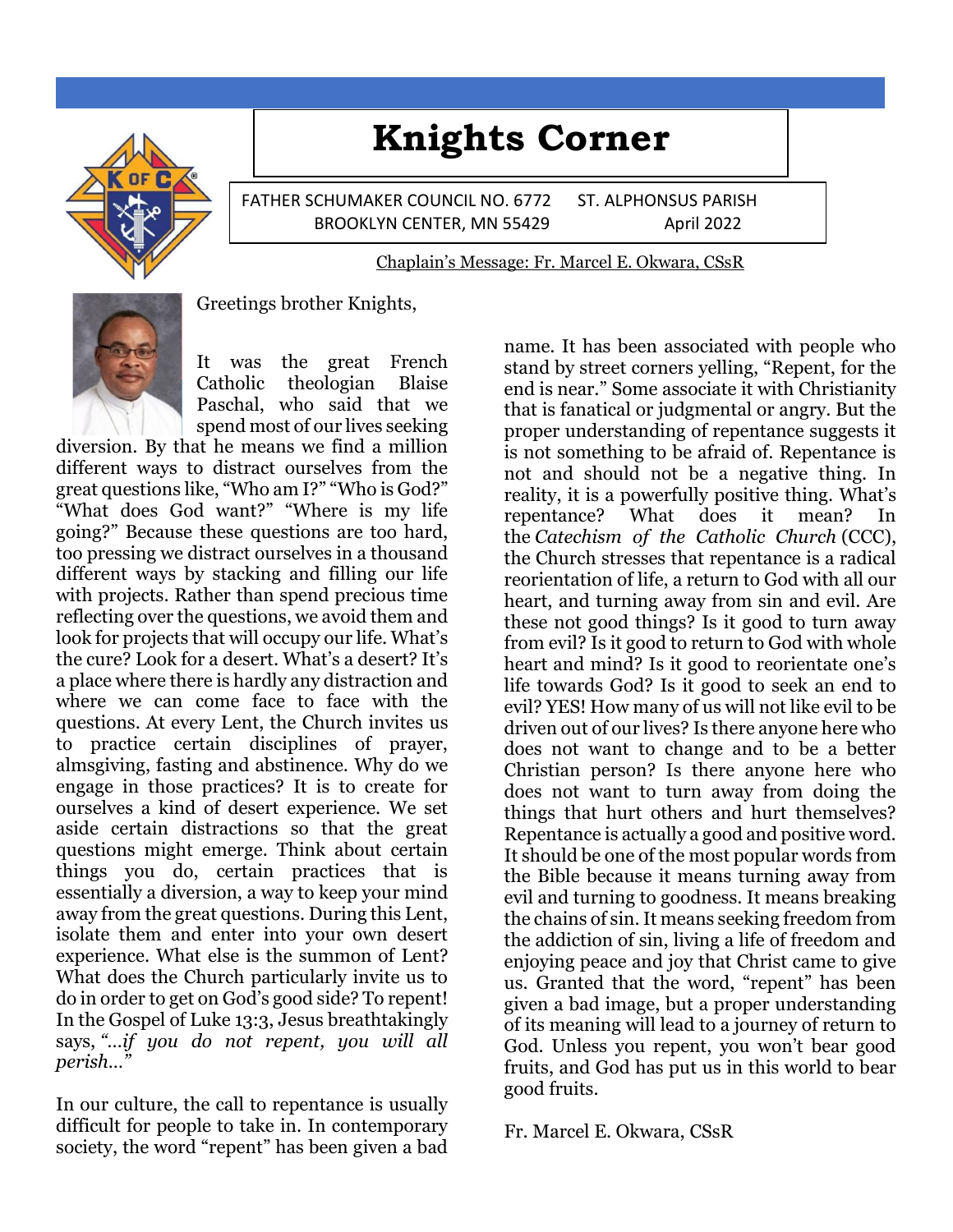

# **George Morris, Grand Knight Council #6772**

We need your help in April. We have lots going on that needs your help whether for 1 hour – 2 hours or 3 hours! We got **2 nd Harvest Heartland** (food packing- 4/23), **parish garage sale** (see church bulletin for dates and times) and handing out tootsie rolls (see newsletter for more information). The Knights have been asked to help with the Church Garage Sales (weekend of April 22-24). The Garage Sale money raised will be go towards St. Al's Building

Fund. Please see church bulletin for times to volunteer. To help coordinate signup, please call Jim Stalberger at 763-424-8774. We also be handing out **tootsie rolls** to raise money for individuals with intellectual disabilities. This will be the first time in 3 years that we will be able to do this due to Covid-19. In early April, we have 5 Brother Knights making calls to invite Knights, spouses and families to sign-up for work shifts. We need between 75-90 work shifts volunteers. Each store shift lasts only 2 hours and you work in pairs. Please sign-up to work a shift. Lastly, we will doing a short food packing shift at  $2^{nd}$ Harvest Heartland on Saturday morning April 23. **Wishing all Brother Knights and families a Happy Easter! Remember that Jesus Christ's resurrection is the foundation of our faith.**

**Council# 6772 members**: Our council's Knights of Columbus insurance agent Ben Djondo is in the Minnesota National Guard and is being deployed. FOR QUESTIONS ON LIFE INSURANCE, ANNUITIES AND LONG-TERM CARE please contact Lloyd Cybart, FICF, LUTCF, General Agent for the Twin Cities. (office) 952-686-7720; (fax) 952-388-0851; website: www.twincitieskofc.org

# **Council #6772 Activities**

**Catholic Child Adoption** – Thursday April 7 at 7:00PM in the C.Ss.R. Hall, Jennifer Brady of Holy Family Catholic Adoption Agency will talk on Catholic adoption. What they are about, what they do and answer your questions about child adoption. All are welcome. Invite your friends! Meeting is being hosted the Knights of Columbus Council 6772.

#### **St. Alphonsus Garage Sale: Help needed- see list below**

 **Wednesday, April 20** - setup at 12 noon - moving tables into the gym and hallways. We will be there until 9pm work on sorting donations.

 **Thursday, April 21- 9am - 9pm** - working on sorting and starting to price items.

 **Friday, April 22 - 9am - 9 pm.** Final sorting and pricing. Presale starts at 5pm. *Need help with security!!*  **Saturday, April 23 - 9am- 2pm** - Sale (Sunday mass for volunteers at 3pm)  **Sunday, April 24 - 9am - 3pm**- Sale (cleanup starts around 2pm)

We can use help every day. Any level of help is appreciated. We need security at the doors and just extra eyes while we work. If you have questions, please let us know. We will be in the gym from Wednesday-Sunday! Thanks!! Pam Lehner: 763-923-4319

#### **2nd Harvest Heartland Food Bank – April 23rd – to volunteer call Jim Stalberger 763-424-8774**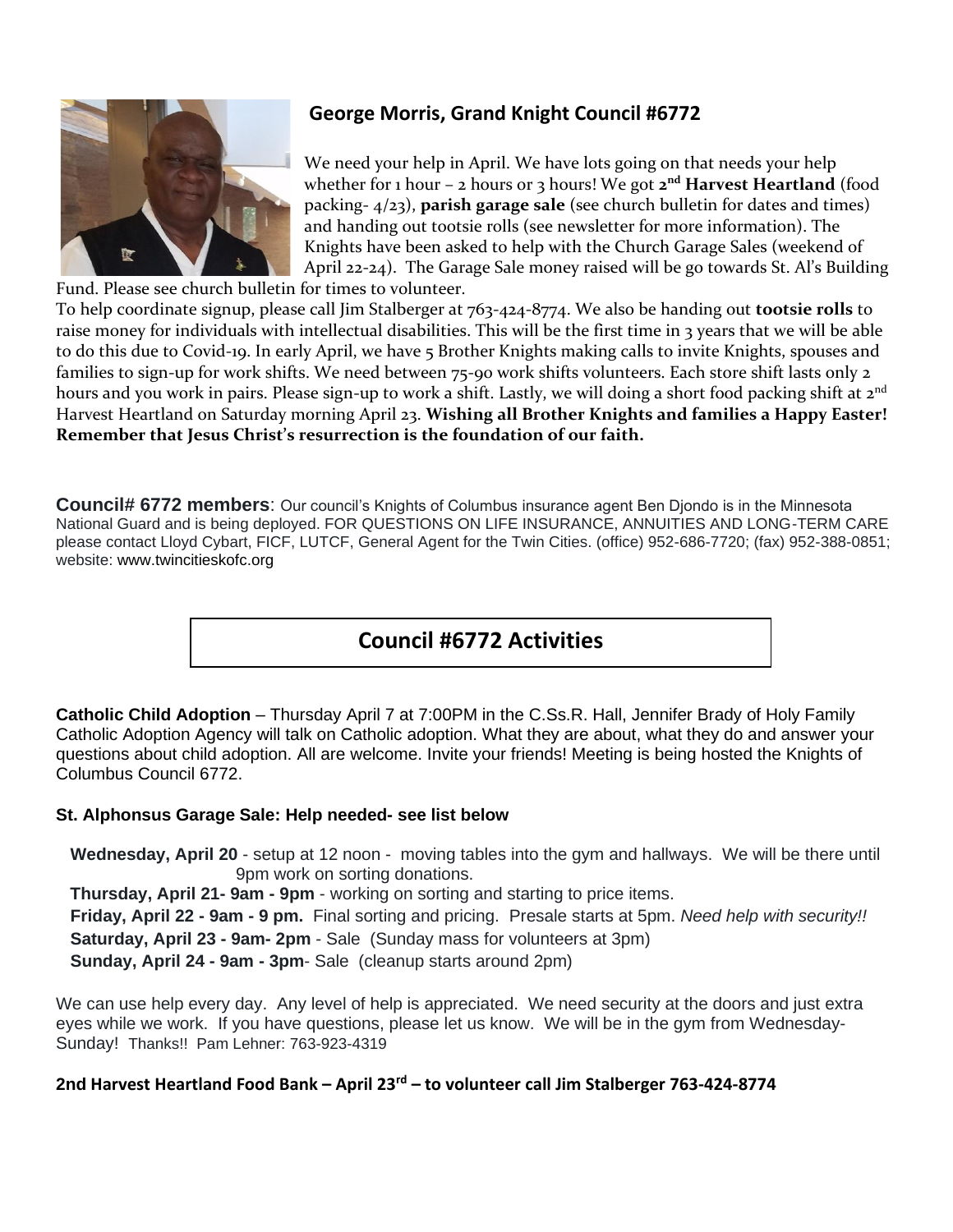**Tootsie Roll Fundraiser** - The report location for all workers is the Parish Ministry Center, 4111 71st Ave N. Brooklyn Center.

At the report location (Parish Ministry Center) you are given a Knights tootsie roll vest to wear, tootsie rolls to pass out, a bucket to accept donations, and are assigned a store front for work.

For example, if your report at 12:30 PM you would then be at the storefront location at 1:00 PM-3:00 PM and return to the **Parish Ministry Center** and turn-in the bucket with donation money, vest, etc. **You will be working at the stores in pairs.**

*These are the stores we will be working outside at. CUB BC, CUB BP, Dragon Star Foods, Festival Foods BP*

## **Store front work schedule is as follows:**

| Friday, April 29 |                  | <b>Saturday, April 30</b> |                  |
|------------------|------------------|---------------------------|------------------|
| Report time      | Store front time | Report time               | Store front time |
| $10:30$ am       | 11 am to 1 pm    | $9:30$ am                 | 10 am to 12 pm   |
| 12:30 pm         | 1 pm to 3 pm     | 11:30 am                  | 12 pm to 2 pm    |
| $2:30$ pm        | 3 pm to 5 pm     | $1:30$ pm                 | 2 pm to 4 pm     |
| $4:30$ pm        | 5 pm to 7 pm     |                           |                  |

**Saturday/Sunday workers after masses, need 8 to 10 workers for each mass.**

 Saturday, April 30, - mass - 5 pm Sunday, May 1, - masses - 8 am, 10 am, 12 pm

Meet in the bridal room prior to mass to get your door assignment & to pick up your bucket and vest.

> happy easter! HE IS NOT HERE, FOR HE HAS RISEN!

#### **Special Dates:**

 **April 7th** – Membership Meeting (Holy Family Catholic Adoption Agency) All are welcome to attend.

 **April 17th** – Easter

 $T_{\text{S}}$  **April 21st** – Planning Meeting **April 20th** – **21st** – Garage Sale drop-off and setup - **April 22nd** – final setup for garage sale & start at 5pm **April 23rd & 24th** – Garage sale with cleanup after 2pm  **April 23rd – 2 nd** Harvest Heartland Food bank – volunteering morning shift **April 29th – 30th** Tootsie Roll Fundraiser